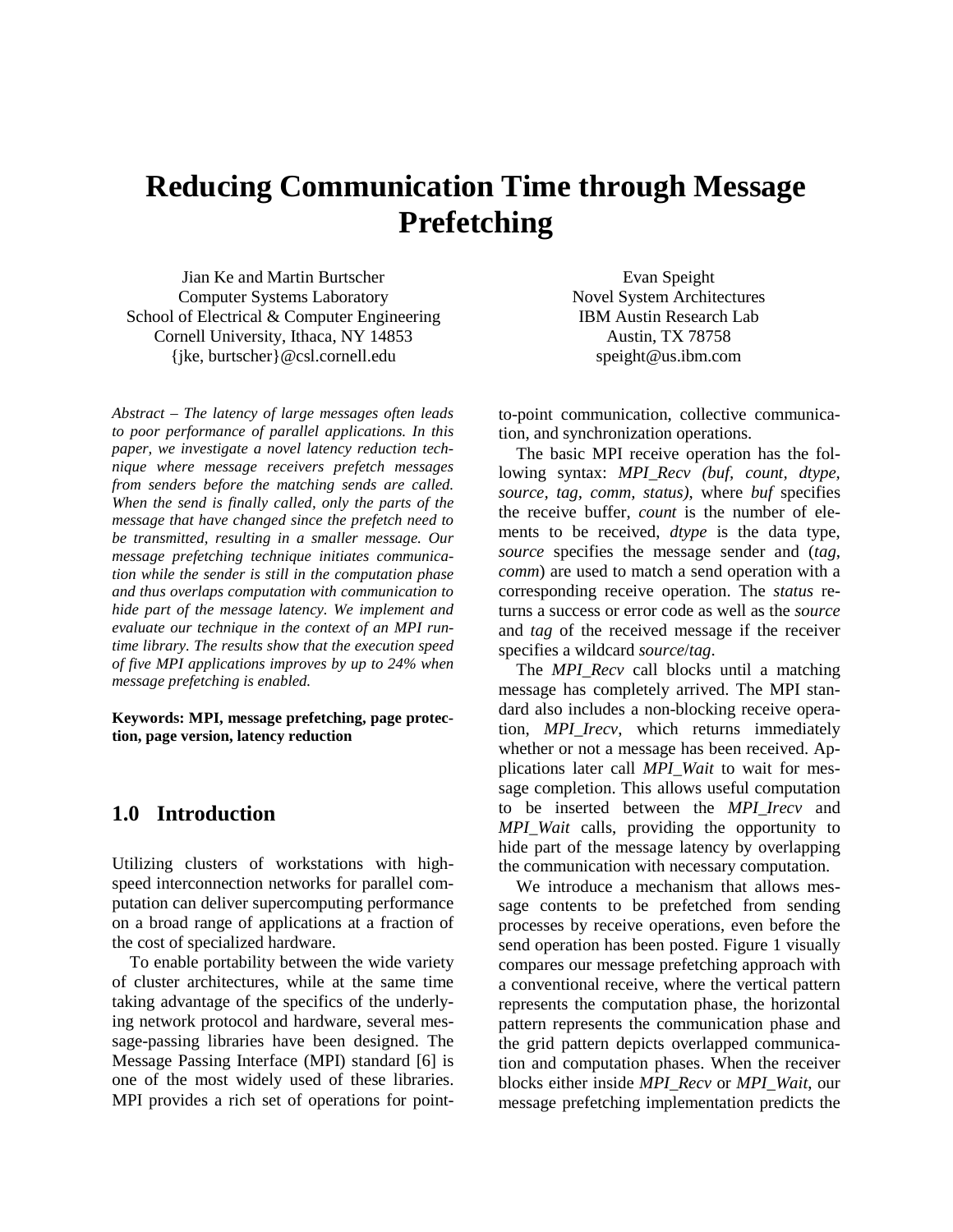data buffer that will be sent by the next send operation, and prefetches a portion of the data from the sender even before a matching *MPI\_Send* is called. When the matching *MPI\_Send* is finally called, a shorter message can be sent since part of the message data has already been delivered to the receiver. Hence, our message prefetching technique has the potential to hide some of the message latency and to improve the performance of communication-intensive parallel applications.



**Figure 1.** Messaging step comparison

We have implemented this message prefetching technique in our pfMPI runtime library. Applications linked with this library may see performance benefits without recompilation. pfMPI currently supports forty commonly-used MPI functions, enough to cover the vast majority of MPI applications.

Previous work has investigated various techniques to improve the performance of MPI libraries. TMPI [8] and TOMPI [1] deliver fast messaging between processes co-located on the same node via shared memory semantics that are hidden from the application programmer. Other MPI implementations [5, 7] exploit user-level networks such as VIA [2] or InfiniBand [4] to drastically decrease the overhead of sending messages, thus reducing small-message latency. There has also been research on improving the efficiency of collective communication operations [9, 10]. Prior work by the authors employs message compression to increase the effective network bandwidth and thus improve the overall application performance and scalability [11].

Prefetching has previously been studied for reducing data access latency in memory hierarchies [14, 16], web pages [15], and distributed shared memory systems [17, 18]. To our knowledge, this paper is the first to present a viable runtime prefetching technique for message-passing environments.

The rest of this paper is organized as follows. Section 2 introduces our pfMPI library and describes the implementation of message prefetching. Section 3 presents the experimental evaluation methodology. Section 4 discusses results obtained with our library on a supercomputer cluster at the Cornell Theory Center. Section 5 presents conclusions and avenues for future work.

## **2.0 Implementation**

#### **2.1 The pfMPI Library**

We have implemented a commonly used subset of forty MPI functions in our pfMPI library, covering most point-to-point communications, collective communications, and communicator creation APIs in the MPI specification [6]. The library is written in C and provides an interface for linking with FORTRAN applications. pfMPI utilizes TCP as the underlying network protocol and creates one TCP connection between every two communicating MPI processes. Each process creates a message thread to handle sending to and receiving from all communication channels, as well as handling all prefetching requests and replies.

#### **2.2 Message Prefetching Implementation**

When a receiver blocks on an *MPI\_Recv* call, our library attempts to prefetch some message data before the matching send is called so that less data needs to be transferred once the matching *MPI* Send is finally executed. If partial message data has already started to arrive, no prefetch is requested.

The message communication time can be modeled as  $l_0 + l_1 * n$ , where  $l_0$  is the message startup time,  $l_i$  is the per byte transfer time and *n* is the message length. Prefetching reduces the *l1\*n* term. For small messages, *l<sup>0</sup>* dominates and prefetching does not help much. Therefore, a prefetch is requested only if the message size is lar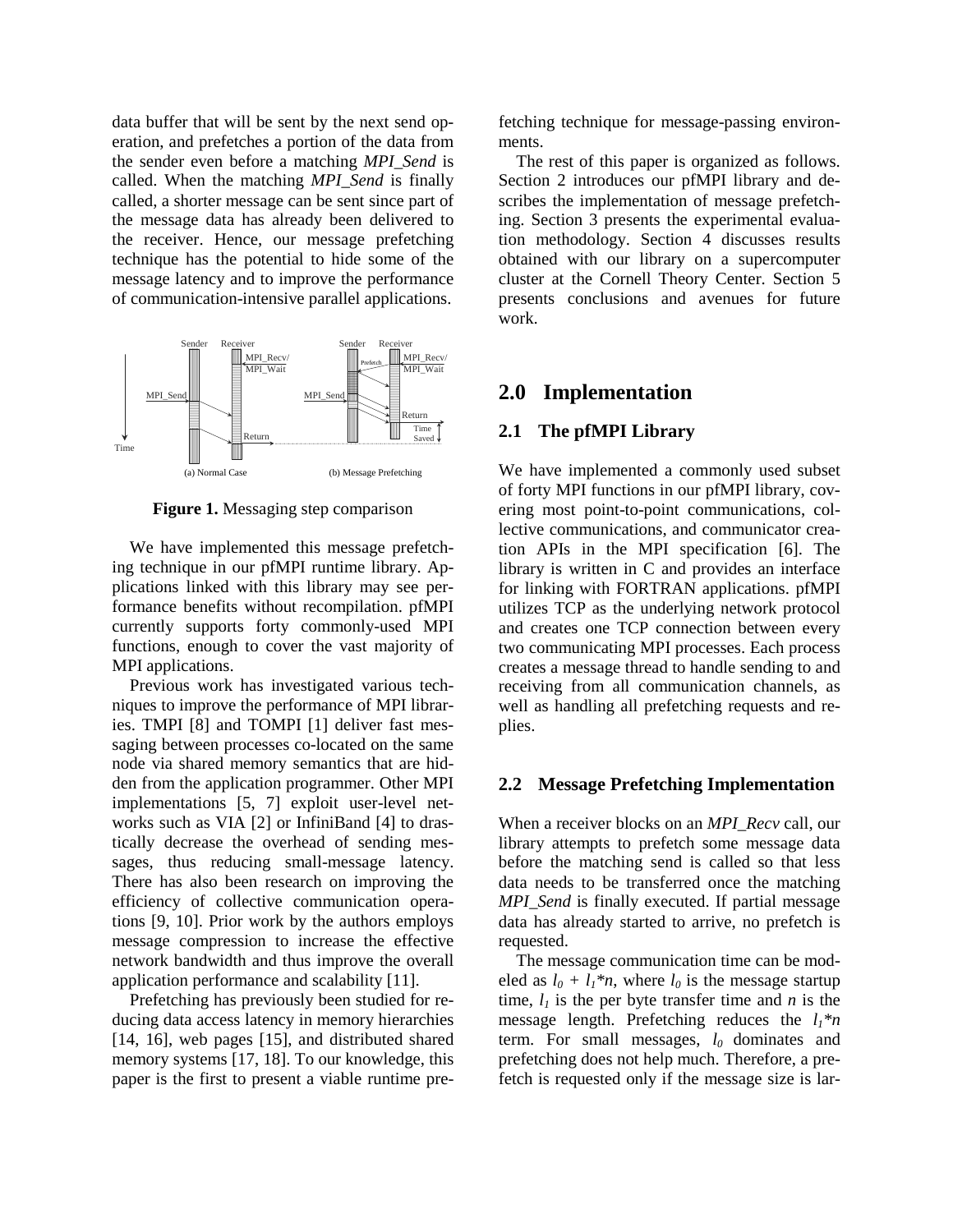ger than a predefined threshold (4 kB in our implementation).

A prefetch request consists of a virtual address and size record that predicts the matching send buffer in the sender process. The prediction is learned from previous sends for each receive. To facilitate the prediction, the send buffer's virtual address is included in every normal MPI message. When a receive completes, the information of the receive and the matching send is logged in a hash table (the prefetch prediction table) so that a send buffer prediction can be made later for prefetch requests. The hash table key entry is <*receiveBufferAddress*, *receiveTag*, *receive-Source*> and the value entry is <*sendBufferAddress*, *sendSize*, *count*>, where '*count'* is the number of times the same *sendBufferAddress* and *sendSize* have been observed. We make a send buffer prediction only when the count is larger than two to suppress unreliable predictions.

When a message thread receives a prefetch request, it does not simply return the specified buffer data in full. Rather, it first tries to guess how much data is already complete and sends only the completed portion. The current implementation utilizes virtual page protection to estimate the amount of completed data. We use a hash table to maintain a page version number for every page whose protection was ever changed.

When a page's protection is changed to *ReadOnly*, a subsequent write to that page triggers a page access exception and the exception handler increases the page version number and changes the page protection back to *ReadWrite*. At the end of each normal *MPI\_Send*, the middle and the last page of the send buffer are set to *ReadOnly* and both pages' versions are recorded in the *lastSendVersion* hash table. If the current page version of both the middle and the last page of the send buffer are different from the versions at the last send (as is determined by looking up the *lastSendVersion* hash table), the entire send buffer is pre-sent. If only the middle page version has changed, only data up to that page is pre-sent. Otherwise, nothing is pre-sent. The *lastSendVersion* hash table key is <*sendBufferAddress*, *send-BufferSize*, *sendDestination*>, and the value entry is <*middlePageVersion*, *lastPageVersion*>.

For *MPI* Send to work correctly without having to resend all of the pre-sent data, we need to know which, if any, of the pre-sent pages have

been modified by the application since the time of the pre-send. We do this by keeping an array of version numbers of the pre-sent pages. Pages that have not been modified since the pre-send are left out of the "normal" *MPI\_Send* message, thus making it shorter and reducing the transfer time.

The prefetched data is directly written into the receive buffer that originated the prefetch unless some of the requested message has already arrived (late prefetch). When a prefetch is late, the sender will usually notice this event (the current page version is equal to the *lastSendVersion*) and drop the prefetch request unless the sender fills the send buffer again (e.g., in the next iteration). In this scenario, the next *MPI\_Send* could use the pre-sent data requested for a previous send. Therefore, the prefetched data is buffered at the receiver if the prefetch is late. In all cases, the prefetched data is kept at the receiver until an *MPI* Send message that exploits the pre-sent data arrives or a new prefetch request reaches the sender, guaranteeing that no further *MPI\_Send* will use the buffered prefetch data. The pre-sent data is used by only one *MPI\_Send* to match the one-time use guarantee from the receiver.

In our sample applications, messages are sent from the source buffers directly to facilitate message prefetching. For applications that first pack the message data into an intermediate buffer before sending, the prefetch requests will most likely find the buffer is not filled with new data and hence the prefetch request will be dropped, limiting the potential of starting sends early. A possible solution is to pack the message as it is generated in the computation phase instead of packing the entire message right before the message send.

## **3.0 Evaluation Methods**

### **3.1 System**

We performed all measurements on the *Velocity+* cluster at the Cornell Theory Center [3]. This cluster consists of 64 dual-processor nodes with 733 MHz Intel Pentium III processors, 256 kB L2 cache per processor and 2 GB RAM per node. The operating system is Microsoft Windows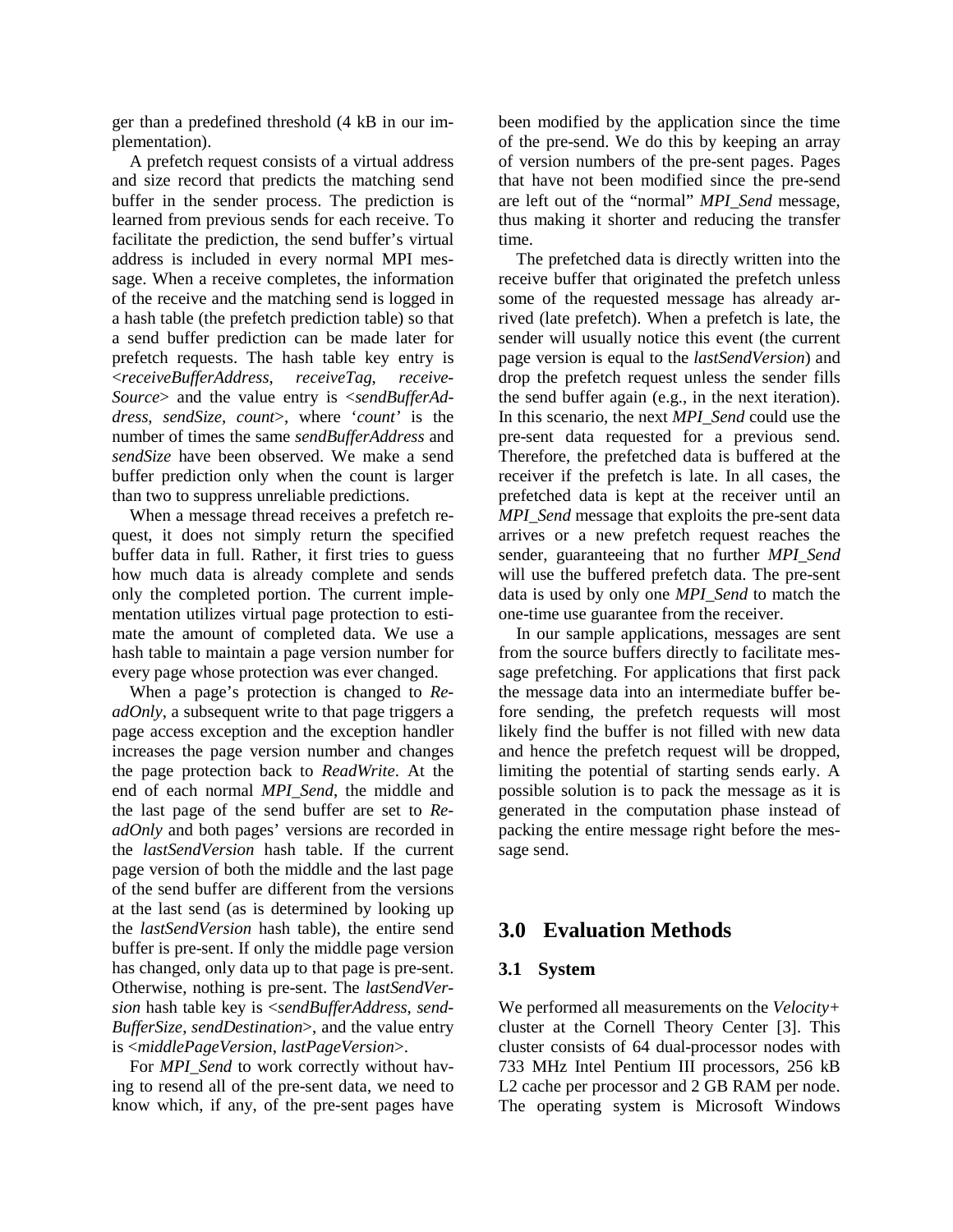2000 Advanced Server. The network is 100Mbps Ethernet, interconnected by 3Com 3300 24-port switches.

#### **3.2 Applications**

We evaluate the performance of message prefetching on five representative scientific applications: PES, M3, N-body, FT, and IS.

PES is an iterative 2-D Poisson solver. Each process is assigned an equal number of contiguous rows. In each iteration, every process updates its assigned rows, sends the first and last row to its top and bottom neighbors, respectively, and receives from them two ghost rows that are needed for updating the first and last row in the next iteration. We fix the two corner elements  $(0,0)$ ,  $(N-1, N-1)$  to 1.0 and the other two corner elements  $(0, N-1)$ ,  $(N-1, 0)$  to  $0.0$  as boundary conditions.

M3 is a matrix-matrix-multiplication application. In each iteration, a master process generates a random matrix  $A_i$  (emulating a data collection process), distributes slices of the matrix to slave processes for computation, and then gathers the results from all slave processes. The slave processes store a transposed transform matrix B, which is broadcast once from the master process to all slaves when the computation starts. Each slave process first receives matrix  $A_{in}$ , which is part of matrix  $A_i$ , then computes matrix  $C_{ip}$  =  $A_{ip}$ <sup>\*</sup>B and sends  $C_{ip}$  to the master. Note that this parallelization scheme is by no means the most efficient algorithm for multiplying matrices.

N-Body simulates the movement of particles under pair-wise forces between them. All particles are evenly distributed among the available processes for the force computations and the position updates. After updating the states of all assigned particles, each process sends its updated particle information to all other processes for the force computation in next time step.

FT and IS are the Fourier Transform and Integer Sort programs from the NAS NPB benchmark [12, 13]. The remaining NAS NPB benchmarks are left out due to the message packing effect discussed at the end of Section 2.2.

The communication patterns of the five applications for four-process runs are shown in Figure 2. The circles represent processes and the lines represent the communication between processes; each PES process only communicates with at most two neighboring processes; each M3 slave process communicates with the master process; and each N-Body, FT and IS process communicates with every other process. The pseudo code for PES, M3 and N-Body is given in Appendix I.



**Figure 2.** Communication patterns

Table 1 lists the problem size for each application. The number before the comma is the matrix size for PES, M3 and FT and the number of particles or integers for N-Body and IS; the number after the comma is the number of iterations or simulation time steps.

**Table 1.** Problem sizes

| Program | <b>Problem Size</b> |  |  |  |
|---------|---------------------|--|--|--|
| PES     | 5120 X 5120, 2000   |  |  |  |
| MЗ      | 1024 X 1024, 400    |  |  |  |
| N-Body  | 10240, 200          |  |  |  |
| ΕL      | 512 X 512 X 512, 20 |  |  |  |
| IS      | 134217728, 10       |  |  |  |

## **4.0 Results**

We run the five applications with 8, 16, 32, and 64 processes and one process per node. The runtimes are obtained with two MPI libraries, the baseline version of our pfMPI library in which message prefetching is disabled and the same library but with message prefetching turned on. The average runtimes are listed in Table 2. FT and IS scale only to 16 processes, so the runtimes for 64 processes were not collected.

The speedups over the baseline library are plotted in Figure 3 for the five applications. Each group of bars shows results for runs with 8, 16, 32, and 64 processes. We see that the speedups usually increase as the number of processes increases. This is due to the increasing communica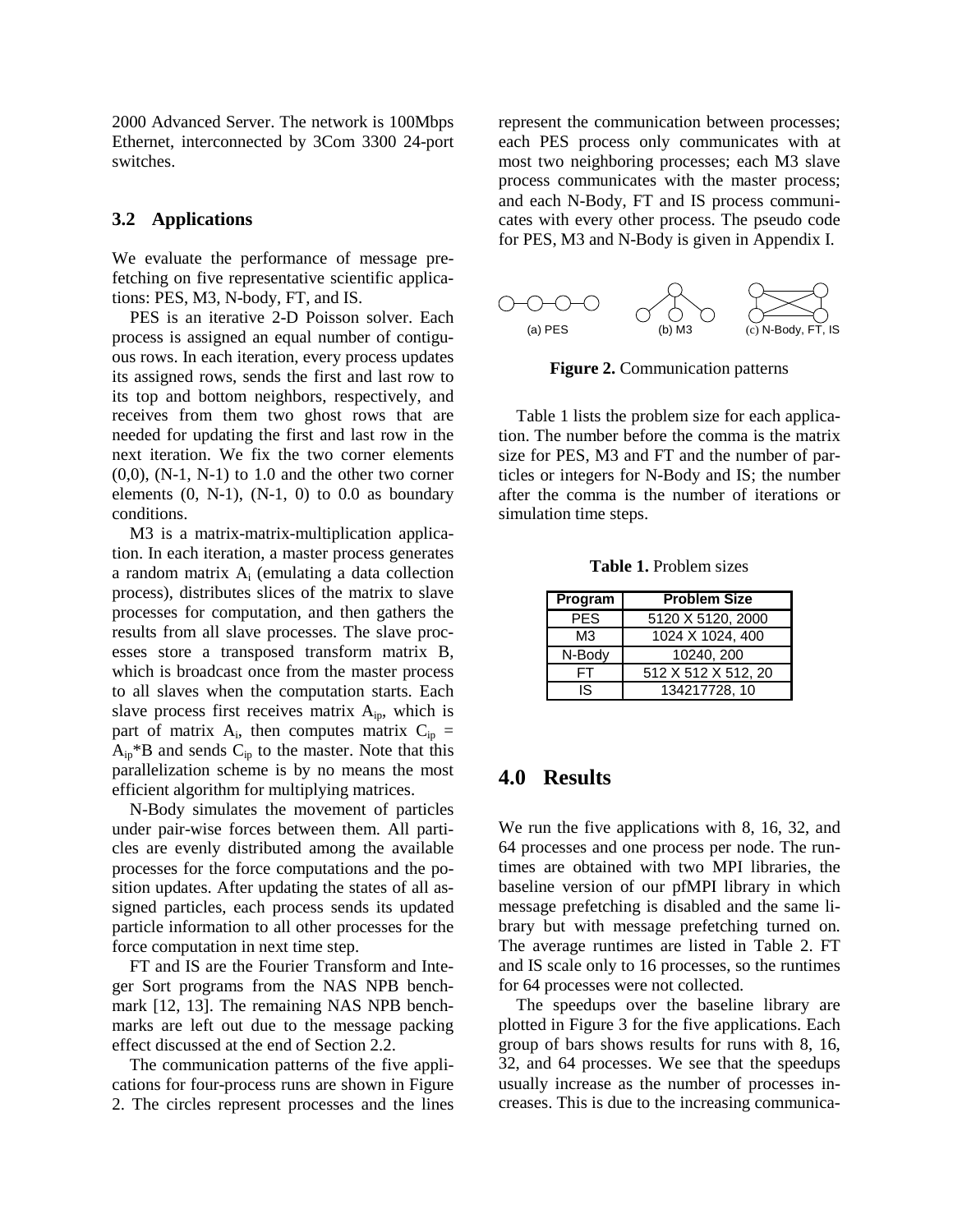tion-to-computation ratio as the number of processes increases, i.e., the same percentage of communication time reduction corresponds to a larger percentage of the runtime reduction.

| Appl.          | MPI Lib.        | 8     | 16   | 32    | 64    |
|----------------|-----------------|-------|------|-------|-------|
| <b>PES</b>     | <b>Baseline</b> | 737   | 387  | 207.5 | 117.0 |
|                | Prefetch        | 735   | 385  | 204.1 | 114.0 |
| M <sub>3</sub> | <b>Baseline</b> | 1491  | 1142 | 793   | 738   |
|                | Prefetch        | 1339  | 939  | 675   | 593   |
| N-Body         | <b>Baseline</b> | 944   | 551  | 483   | 336   |
|                | Prefetch        | 950   | 554  | 447   | 312   |
| FT             | <b>Baseline</b> | 2451  | 1378 | 1475  |       |
|                | Prefetch        | 2382  | 1296 | 1305  |       |
| IS             | <b>Baseline</b> | 130.7 | 91.0 | 143.9 |       |
|                | Prefetch        | 133.0 | 81.2 | 127.0 |       |

**Table 2.** Runtime in seconds

The PES process communicates with only two neighbors and its communication-to-computation ratio is the lowest of all applications. This explains why its speedup is relatively small.



**Figure 3.** Speedups due to message prefetching

M3 has a communication-to-computation ratio that is larger than PES' but smaller than that of the other three applications. When the first slave process finishes the current iteration, it sends the result to the master process (the *MPI\_Gather* call in the pseudo code), and then proceeds to wait for the next iteration (the *MPI\_Scatter* call in the pseudo code). This wait triggers a messageprefetching request to the master process whose prefetch request handler pre-sends the data while the application thread waits to gather the results from all the slave processes.

N-Body, FT and IS have a message count per communication phase that is proportional to the square of the number of total processes, i.e., everyone sends and receives from every other process. Thus, the message prefetching interactions are much more complex. Overall, message prefetching delivers a runtime improvement of 6% to 12% in most cases. The slowdowns due to message prefetching in smaller runs are 0.5% for N-Body's 8- and 16-process runs and 1.7% for IS' 8-process run, which is much smaller than the performance improvement of 8.1% for N-Body's 32-process run and 12.1% for IS' 16-process run.

## **5.0 Conclusions and Future Work**

In this paper, we present and evaluate a message prefetching technique for message-passing systems. Our MPI library starts the communication early, i.e., before *MPI\_Send* is called, thus overlapping the computation with useful communication to hide some of the message latency. The performance improvement depends on the communication-to-computation ratio, the load balancing, and the communication pattern of the application. Measurements with our library show speedups between 2.6% and 24% on five applications running on a cluster with 64 nodes.

In future work, we plan to add heuristics to stop sending prefetches for receives that tend to prefetch late or where the pre-sent send buffer is written by the sender again before the *MPI\_Send*.

## **6.0 Acknowledgements**

This work was supported in part by the National Science Foundation under Grant No. 0125987. This research was conducted using the resources of the Cornell Theory Center, which receives funding from Cornell University, New York State, federal agencies, foundations, and corporate partners.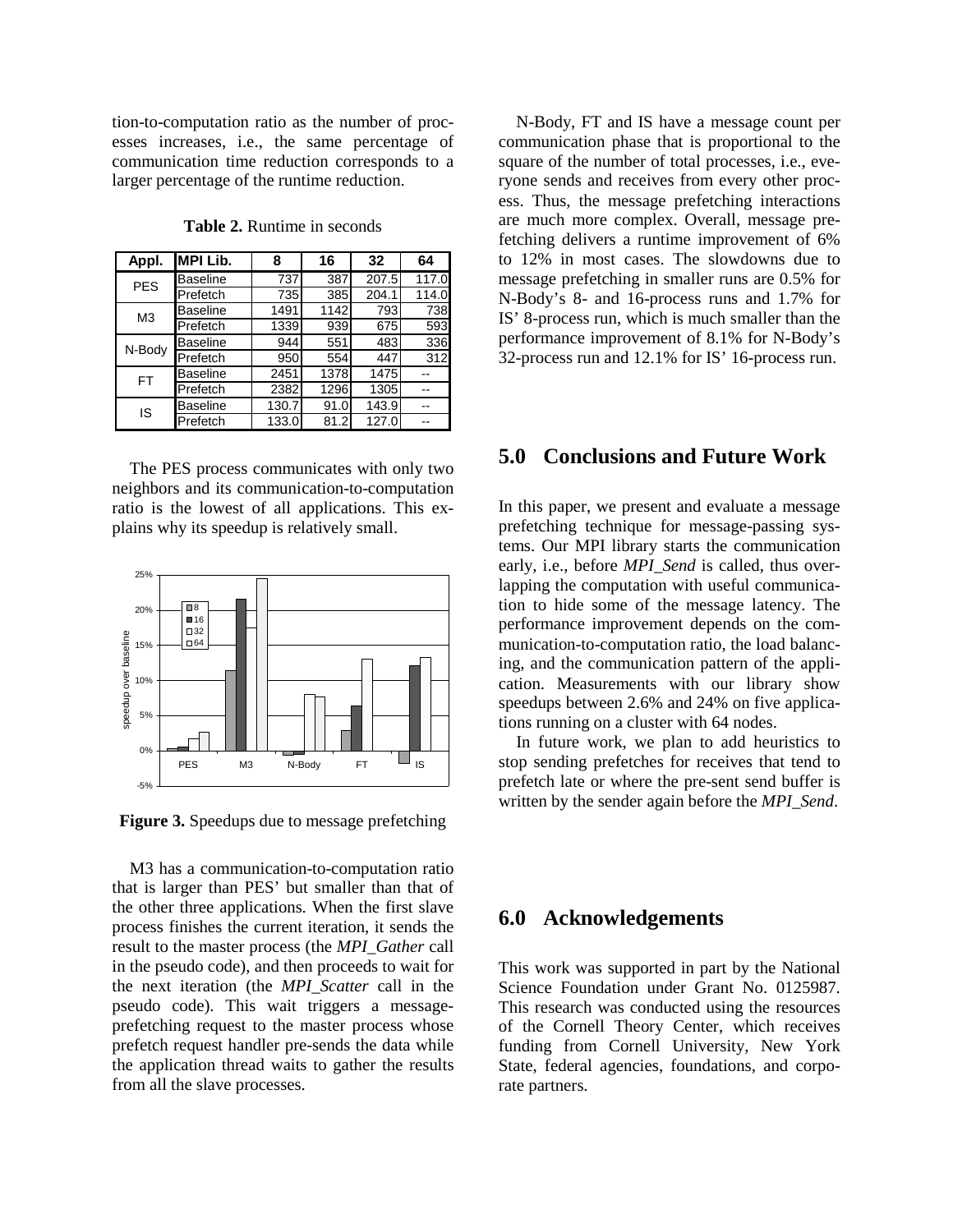## **7.0 References**

- [1] E. D. Demaine, "A Threads-Only MPI Implementation for the Development of Parallel Programs," *International Symposium on High Performance Computing Systems*, July 1997, pp. 153-163.
- [2] D. Dunning, G. Regnier, G. McApline, D. Cameron, B. Shubert, F. Berry, A. Merritt, E. Gronke, and C. Dodd, "The Virtual Interface Architecture," *IEEE Micro*, March/April 1998, pp. 66-76.
- [3] http://www.tc.cornell.edu/
- [4] Infiniband Trade Association, *Infiniband Architecture Specification, Release 1.0*, October 2000.
- [5] J. Liu, J. Wu, S. P. Kini, P. Wyckoff, and D. K. Panda, "High Performance RDMA-Based MPI Implementation over Infini-Band," *International Conference on Supercomputing*, June 2003, pp. 295-304.
- [6] MPI Forum, "MPI: A Message-Passing Interface Standard," *The International Journal of Supercomputer Applications and High Performance Computing,* 8(3/4):165-414, 1994.
- [7] E. Speight, H. Abdel-Shafi, and J. K. Bennett, "Realizing the Performance Potential of the Virtual Interface Architecture," *International Conference on Supercomputing*, June 1999, pp. 184-192.
- [8] H. Tang and T. Yang, "Optimizing Threaded MPI Execution on SMP Clusters," *International Conference on Supercomputing*, June 2001, pp. 381-392.
- [9] R. Thakur and W. Gropp, "Improving the Performance of Collective Operations in MPICH," *European PVM/MPI Users' Group Conference*, September 2003, pp. 257-267.
- [10] A. Karwande, X. Yuan and D. K. Lowenthal, "CC-MPI: A Compiled Communication Capable MPI Prototype for Ethernet Switched Clusters," *ACM SIGPLAN Sympo-*

*sium on Principles and Practice of Parallel Programming*, June 2003, pp. 95-106.

- [11] J. Ke, M. Burtscher, and E. Speight, "Runtime Compression of MPI Messages to Improve the Performance and Scalability of Parallel Applications," *SC2004 High-Performance Computing, Networking and Storage Conference*, November 2004.
- [12] D. Bailey, T. Harris, W. Saphir, R. v.d. Wijngaart, A. Woo, and M. Yarrow, "The NAS Parallel Benchmarks 2.0," *Technical Report NAS-95-020, NASA Ames Research Center*, 1995.
- [13] T. Tabe and Q. F. Stout, "The use of the MPI communication library in the NAS Parallel Benchmark," *Technical Report CSE-TR-386-99, Department of Computer Science, University of Michigan*, 1999.
- [14] A. J. Smith, "Sequential Program Prefetching in Memory Hierarchies", *IEEE Computer*, December 1978, pp. 7-21.
- [15] V. N. Padmanabhan and J. C. Mogul, "Using Predictive Prefetching to Improve World Wide Web Latency", *ACM SIGCOMM Computer Communication Review*, July 1996, pp. 22-36.
- [16] T. C. Mowry, "Tolerating Latency in Multiprocessors through Compiler-Inserted Prefetching", *ACM Transactions on Computer Systems*, Vol. 16, No. 1, February 1998, pp. 55-92.
- [17] R. Bianchini, R. Pinto, and C. L. Amorim, "Data Prefetching for Software DSMs", *International Conference on Supercomputing*, July 1998, pp. 385-392.
- [18] E. Speight and M. Burtscher, "Delphi: Prediction-Based Page Prefetching to Improve the Performance of Shared Virtual Memory Systems", *The International Conference on Parallel and Distributed Processing Techniques and Applications*, June 2002, pp. 49- 55.